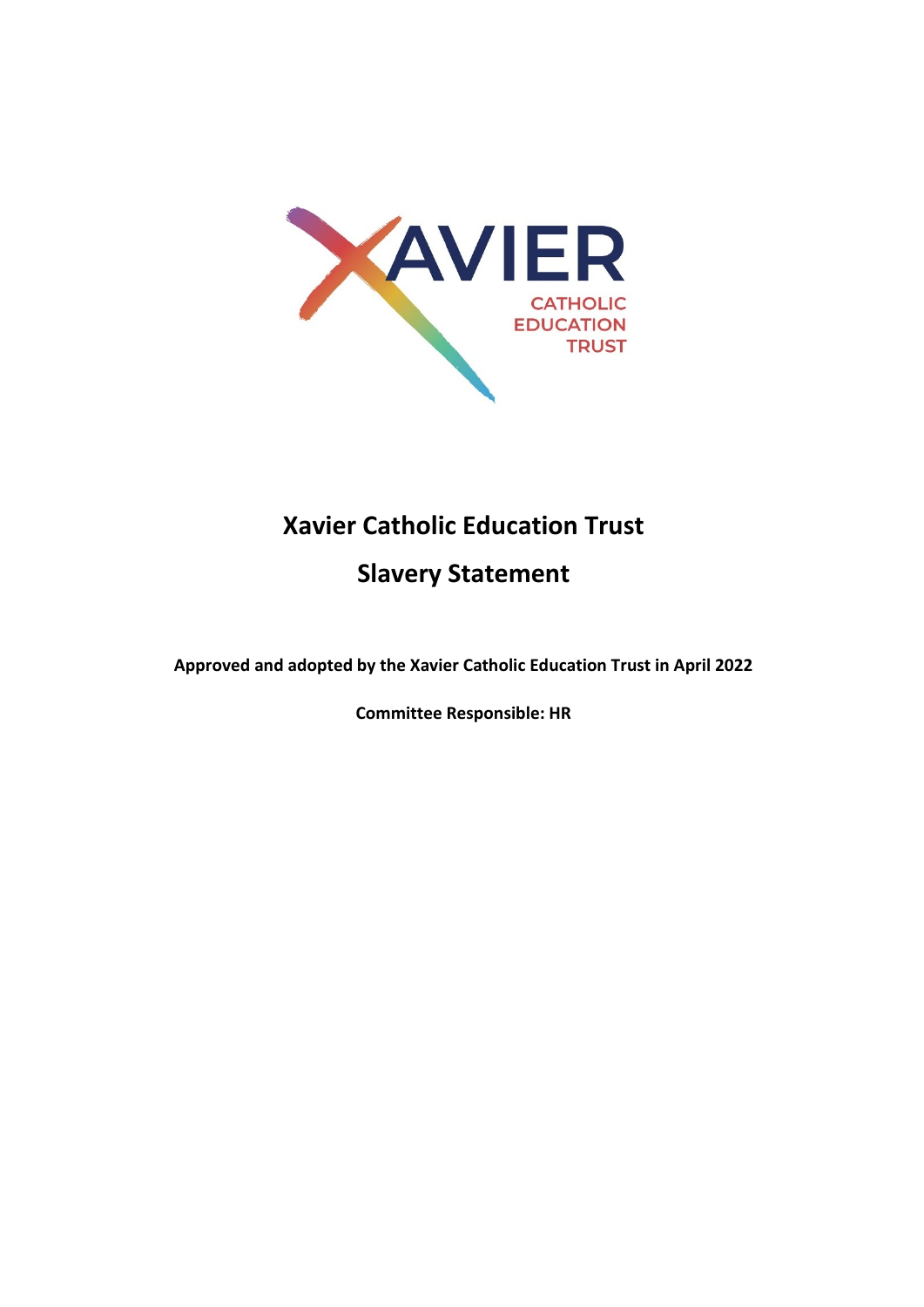## **Xavier Catholic Education Trust Mission Statement**

Our mission is to provide an outstanding Catholic education for all the children in our schools. We will follow the example and teachings of Christ and everything we do will be inspired by gospel values. We will strive for excellence in all areas of our work and cherish every child in our care.

### **Introduction**

The Xavier Catholic Education Trust is committed to preventing slavery and human trafficking in its activities and to ensuring its supply chains are free from slavery and human trafficking. The Trust and its schools work primarily with UK based suppliers and contractors and employees are protected under UK employment law and working time directives. The Trust is committed to the highest standards of ethical conduct in all our activities and outlined in our Equality policy. We believe that there is low risk of slavery or human trafficking having a connection with our activities.

Modern slavery should be understood as an overarching term encompassing all forms of contemporary slavery: human trafficking, slavery, servitude, forced and bonded labour and the worst forms of child labour. Modern slavery is a crime and a violation of fundamental human rights.

This statement sets out the actions taken by Xavier Catholic Education Trust to understand all potential modern slavery risks related to our organisation and to put in measures that aim to ensure that there is no slavery or human trafficking in our own operations and our supply chains.

The Xavier Catholic Education Trust was founded in 2016 and currently comprises 12 primary and 3 secondary schools. As a group of Catholic Schools we work together to deliver on the mission of providing an excellent education for children, so that they go out into the world and make it a better place. The Xavier Catholic Education Trust runs a number of other enterprises to find, train, and develop great teachers to work in schools across the South East. We do this through internships, teacher training and leadership development through Teach South East and our Teaching School Hub.

#### **Risk Management**

Our trustees and central leadership team have identified and documented the major risks to which Xavier Catholic Trust Schools may be exposed. These risks have been assessed as:

## **Medium risk activities**

Supply chains linked to externally provided catering and cleaning,

Supply chains linked to manufacture of ICT equipment and school uniforms, provided by external suppliers direct to the school or to parents via third parties, that are manufactured overseas.

#### **Low risk activities**

Provision of agency staff to provide temporary teaching and support staff.

These risks are monitored by the Audit and Risk committee and mitigation strategies are identified and implemented.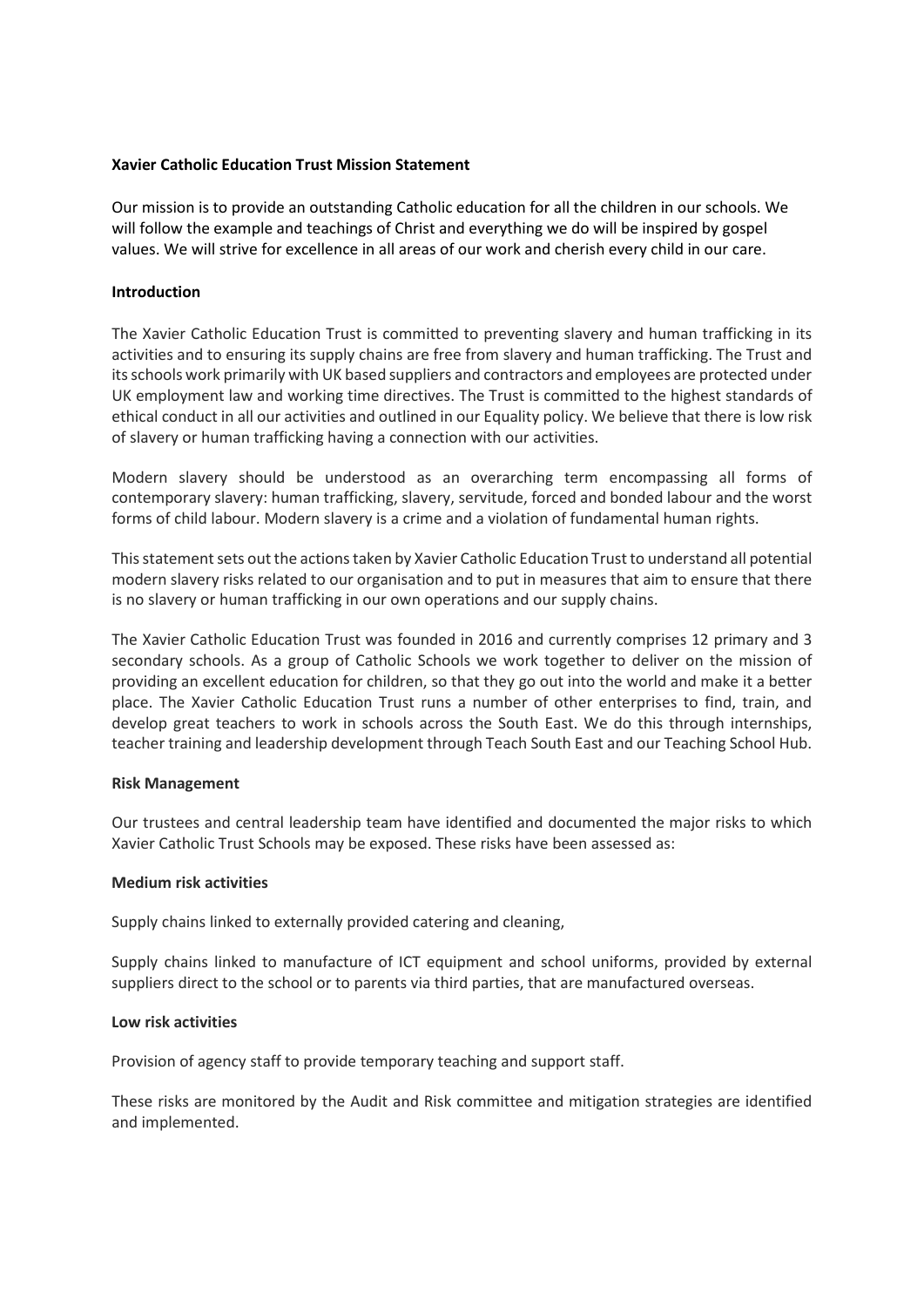Our internal scrutiny programme, as well as our annual external audit, checks our compliance with policies and procedures. Any non-compliance or serious breach of policy is communicated to the central leadership team and the Audit and Risk Committee.

# **Child protection and safeguarding policy**

Xavier Catholic Education Trust has a Child Protection and Safeguarding policy in place which focuses on the need to ensure that all children are safe, respected and valued. This policy and associated training ensure that our staff are alert to the signs of abuse and neglect and follow our procedures to ensure that children receive effective support, protection and justice.

Headteachers' and Trustees, together with Designated Safeguarding Leads, are required to ensure that staff and governors have at least annual safeguarding training and access to up to date information in relation to forms of neglect and abuse.

Our schools have processes in place to ensure that the voices of our children are heard and that they are able to voice any concerns they may have. If a child is persistently absent from school, every school has a process to investigate the reasons for this and for ongoing monitoring.

Xavier Catholic Education Trust employs a Trust Safeguarding Lead and one of the Trustees has a nominated responsibility for safeguarding, reporting on a regular basis to the Trust Board which includes reference to modern slavery. The Safeguarding Lead has strategic oversight and advises on policy, practice and training and leads audits.

# **HR policies**

The Xavier Catholic Education Trust is committed to employing the best staff available and providing comprehensive training and development so that all staff are able to develop their careers in our Trust schools. Our recruitment and induction procedures are designed to ensure all new staff understand our culture and are committed to the children we serve. We are committed to ensuring that all staff are treated with dignity and respect and carry out their role without any conflict or harassment. All new staff receive training on our policies and procedures and are required to read and sign our code of conduct. Our policies are easily available to all staff via our website.

HR leads across our schools are trained on safer recruitment and human slavery checks when employing new staff.

We adhere to the statutory requirements for certain recruitment and vetting checks and maintain a live Single Central Record of these checks. Our recruitment processes are set out in our Safer Recruitment Policy and these ensure that all prospective employees are legally entitled to work in the UK. We undertake central audits of the Single Central Record.

# **Whistleblowing policy**

Our Whistleblowing policy encourages all individuals to raise concerns that they may have about the conduct or practices of others and sets out the procedure that should be followed. Our policy makes clear that individuals raising concerns will be protected.

Xavier Catholic Education Trust is committed to ensuring that any concerns of this nature are taken seriously and investigated and provides training for all line managers with regard to implementation of this policy.